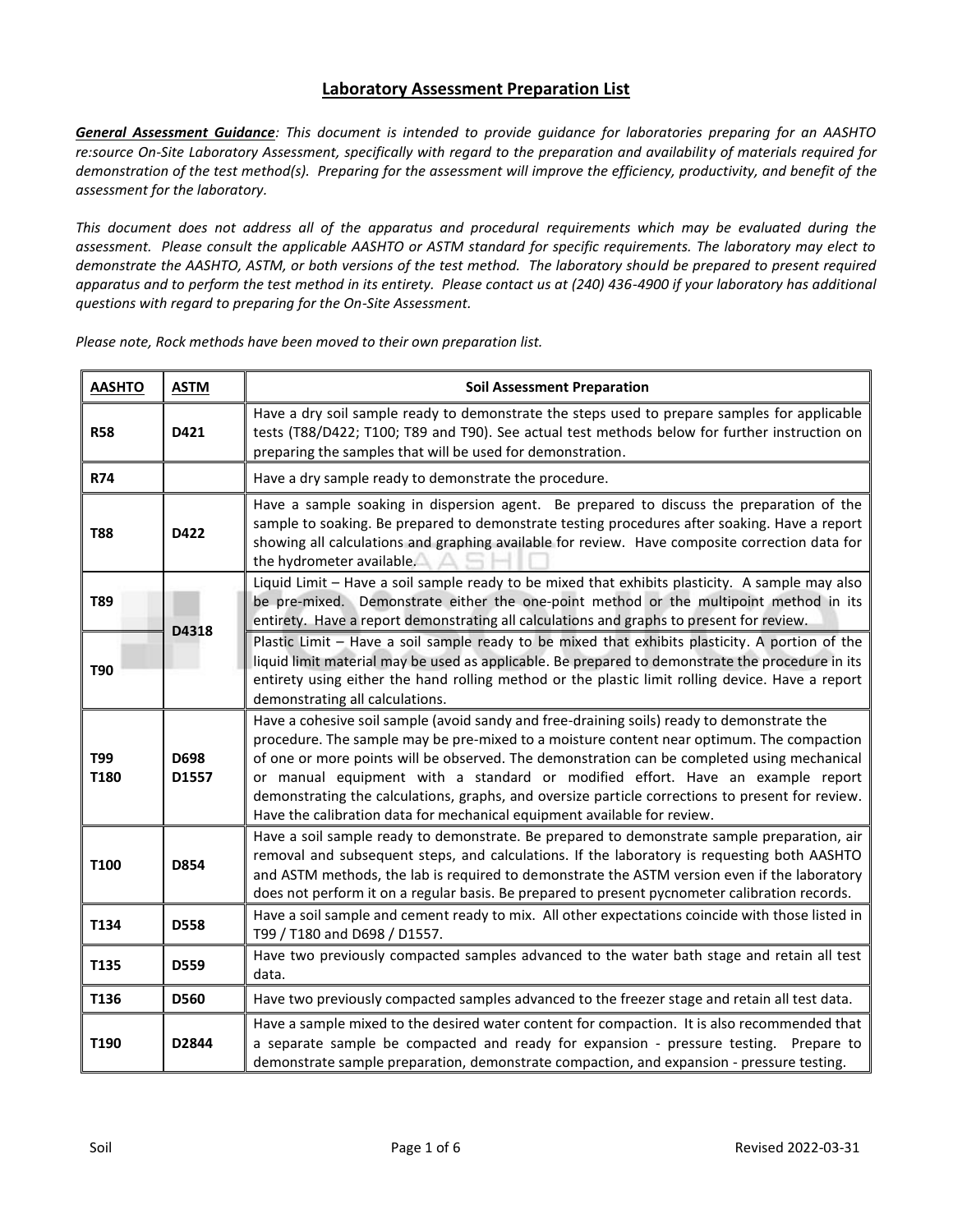| <b>AASHTO</b> | <b>ASTM</b>    | <b>Soil Assessment Preparation continued</b>                                                                                                                                                                                                                                                                                                                                                                                                                                                                                                                                                                         |
|---------------|----------------|----------------------------------------------------------------------------------------------------------------------------------------------------------------------------------------------------------------------------------------------------------------------------------------------------------------------------------------------------------------------------------------------------------------------------------------------------------------------------------------------------------------------------------------------------------------------------------------------------------------------|
| T191          | D1556          | Have a suitable location to complete testing, the proper apparatus, and sand available. It may<br>be necessary to compact a sample in a controlled environment such as a suitably sized bucket,<br>or wheelbarrow if conditions outside of the laboratory are unsuitable. Be prepared to<br>demonstrate cone correction factor, bulk density of sand, proper field procedures, moisture<br>content determination, and all calculations. Have the sand gradation available for review. If<br>necessary, prior to the assessment, please coordinate the availability of a field technician to<br>demonstrate the test. |
| T193          | D1883          | Have a sample prepared according to sample preparation method A or B. Be prepared to<br>demonstrate the compaction procedure. A second compacted sample may be prepared and<br>soaking prior to the assessment. Be prepared to demonstrate draining, penetration, and any<br>calculations. Have a sample report available for review.                                                                                                                                                                                                                                                                                |
| T208          | D2166          | Have a field sample ready to be extruded or material available for compaction. Be prepared to<br>demonstrate extrusion, trimming, volume determination, and compressive strength testing.<br>Have a report demonstrating all calculations and graphs to present for review.                                                                                                                                                                                                                                                                                                                                          |
| T215          | D2434          | Have a dry granular soil available for testing. Be prepared to demonstrate sample preparation,<br>apparatus setup, and testing. Have a report demonstrating all calculations to present for<br>review.                                                                                                                                                                                                                                                                                                                                                                                                               |
| T216          | D2435<br>D4546 | Have a field sample ready to be extruded or material available for compaction. Be prepared to<br>demonstrate extrusion, trimming, volume determination, and consolidation testing using<br>either method A or B. Have a report demonstrating all calculations and graphs to present for<br>review. Have equipment calibration records available.                                                                                                                                                                                                                                                                     |
| T217          | D4944          | Have a field sample containing moisture available for testing. Demonstrate the procedure<br>using the appropriate calcium carbide reagent and have all calibration data available. Be able<br>to complete all calculations.                                                                                                                                                                                                                                                                                                                                                                                          |
| T236          | D3080          | Have a field sample ready to be extruded or material available for compaction. Be prepared to<br>demonstrate extrusion, trimming, volume determination, consolidation, and shearing of the<br>test sample. Have a test report demonstrating all calculations and graphs for review. Have<br>equipment calibration records available.                                                                                                                                                                                                                                                                                 |
| T265          | D2216          | Have a sample containing moisture available for testing.                                                                                                                                                                                                                                                                                                                                                                                                                                                                                                                                                             |
| T267          | D2974          | Have a sample containing organics available for testing and furnace at temperature if<br>performing AASHTO method.                                                                                                                                                                                                                                                                                                                                                                                                                                                                                                   |
| T288          |                | Have a dry soil sample available to demonstrate separation over the No.10 sieve and test<br>procedure. Be prepared to demonstrate the calibration of the resistivity meter and perform<br>any calculations at the completion of testing.                                                                                                                                                                                                                                                                                                                                                                             |
| T289          |                | Have a dry (if applicable) soil sample available to demonstrate separation over the appropriate<br>sieve(s). Have available the required buffer solutions available. Be prepared to demonstrate<br>the standardization of the meter and the entire test procedure.                                                                                                                                                                                                                                                                                                                                                   |
| T290          |                | Have a dry (if applicable) soil sample available to demonstrate separation over the appropriate<br>sieve(s). Have available the required solutions for demonstrating method A or B. Be prepared<br>to demonstrate the entire test procedure. If performing method B, have the calibration curve<br>available for review.                                                                                                                                                                                                                                                                                             |
| T291          |                | Have a dry (if applicable) soil sample available to demonstrate separation over the appropriate<br>sieve(s). Have available the required solutions for demonstrating method A or B. Be prepared<br>to demonstrate the entire test procedure. If performing method B, have the calibration curve<br>available for review.                                                                                                                                                                                                                                                                                             |
| T296          | D2850          | Have a field sample ready to be extruded or material available for compaction. If possible, also<br>have a specimen ready for the shearing portion of the test. Be prepared to demonstrate<br>extrusion, trimming, volume determination, mounting the specimen, saturation, and shearing<br>of the test sample. Have a report demonstrating all calculations and graphs to present for<br>review.                                                                                                                                                                                                                    |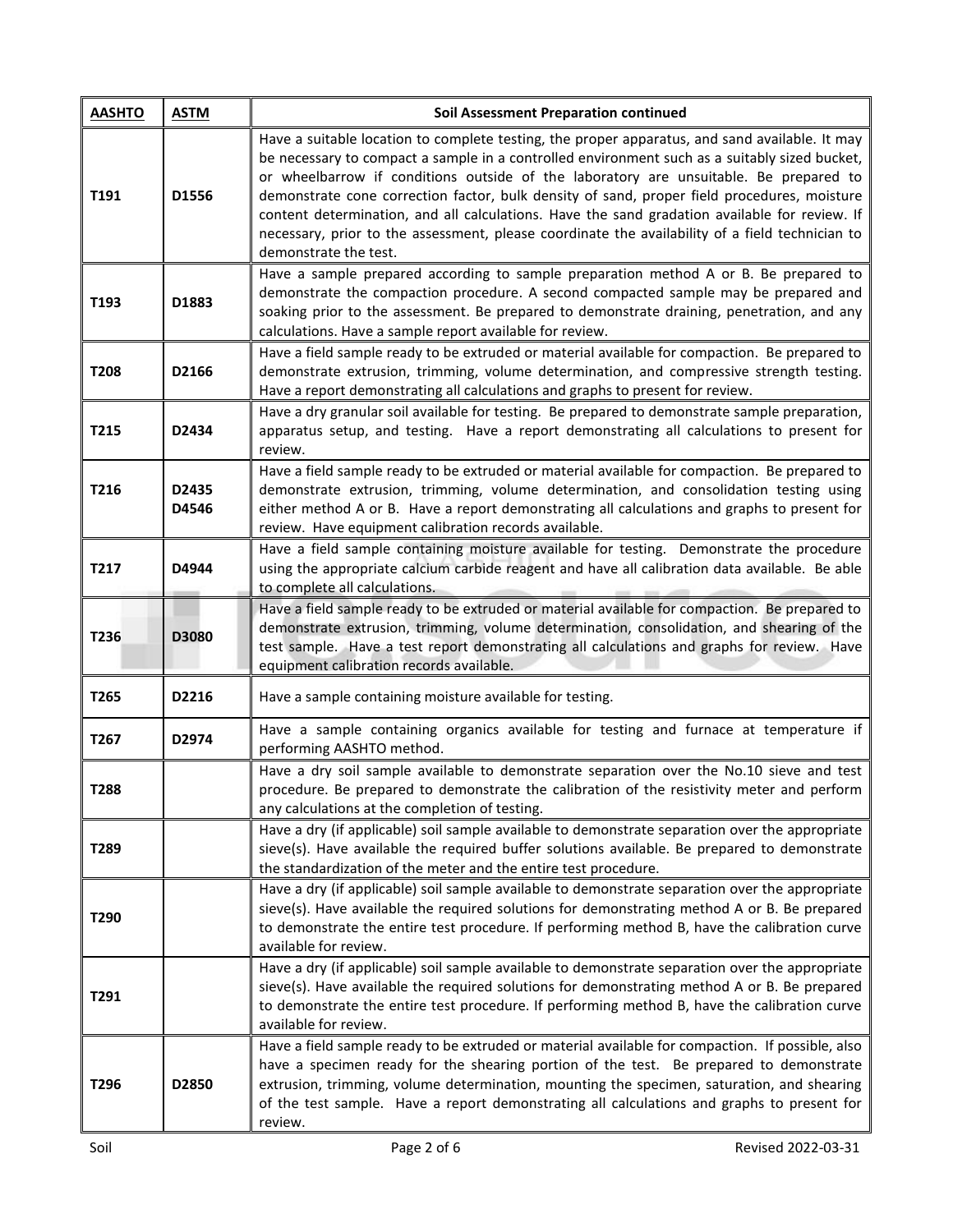| <b>AASHTO</b> | <b>ASTM</b>          | <b>Soil Assessment Preparation continued</b>                                                                                                                                                                                                                                                                                                                                                                                                                                                                                                                                                                                                                             |
|---------------|----------------------|--------------------------------------------------------------------------------------------------------------------------------------------------------------------------------------------------------------------------------------------------------------------------------------------------------------------------------------------------------------------------------------------------------------------------------------------------------------------------------------------------------------------------------------------------------------------------------------------------------------------------------------------------------------------------|
| T297          | D4767                | Have a field sample ready to be extruded or material available for compaction. If possible, also<br>have a specimen ready for the shearing portion of the test. Be prepared to demonstrate<br>extrusion, trimming, volume determination, mounting the specimen, saturation, consolidation,<br>and shearing of the test sample. Have a report demonstrating all calculations and graphs to<br>present for review.                                                                                                                                                                                                                                                         |
| T310          | D6938                | Have a nuclear gauge available for test demonstration on-site. It may be necessary to compact<br>a sample in a controlled environment such as a suitably sized bucket, or wheelbarrow if<br>conditions outside of the laboratory are unsuitable. The assessor will view the standard count<br>determination, site preparation, as well as backscatter and/or direct transmission<br>demonstrations (as applicable). Ensure test site areas are prepared to demonstrate the<br>procedure. If necessary, prior to the assessment, please coordinate the availability of a field<br>technician to demonstrate the test. Current gauge calibration records will be examined. |
| T311          |                      | Have a representative sample meeting the mass required based on nominal max size of<br>material. Be prepared to demonstrate initial sample separation, steps performed on plus 1/4<br>inch and minus 1/4 inch material, moisture content determination, sample washing and sieving.<br>Have a report available that includes data from both the plus ¼-inch material and the minus ¼<br>inch material.                                                                                                                                                                                                                                                                   |
|               | D1140                | Have a sample ready to wash. Be able to demonstrate sample preparation, either method A or<br>B of the washing procedure, and the appropriate calculations. If the sample required a<br>significant amount of soaking, please have available the initial sample mass. Have available a<br>report or data sheet for review.                                                                                                                                                                                                                                                                                                                                               |
|               | D1632<br>(Cylinders) | Have sample and materials ready to demonstrate mixing and molding of cylinders. Be prepared<br>to perform any calculations at the completion of the test. If possible, have a 2 <sup>nd</sup> sample curing,<br>ready to be extruded. Have a report or data sheet available for review.                                                                                                                                                                                                                                                                                                                                                                                  |
|               | D1633                | Have a compacted cylinder prepared according to D559, D560 or D1632 and curing in<br>accordance with D1632. Be prepared to demonstrate the steps beginning from the moist-cure<br>period, demonstrate capping if required, compression testing, and all calculations required.<br>Have a report available for review.                                                                                                                                                                                                                                                                                                                                                    |
|               | D2487                | Have two to four reports ready to present with all information required for D2487 reports or<br>reports in which a Unified Soil Classification System (USCS) classification was reported. Bore<br>logs are one type of report which may contain D2487 information.                                                                                                                                                                                                                                                                                                                                                                                                       |
|               | D2488                | Have a sample prepared to demonstrate dry strength by natural dry lumps or molded balls.<br>Have an additional wet/moist sample prepared to demonstrate dilatancy, toughness, and<br>plasticity. The laboratory may prepare extra material during sample preparation for T89/D4318<br>then set the extra material aside for D2488. The assessor may conduct an evaluation of other<br>portions of D2488 through a discussion of terminology as needed.                                                                                                                                                                                                                   |
|               | D2937                | Ensure outdoor test site areas are prepared to demonstrate the procedure. If necessary,<br>please coordinate the availability of a field technician prior to the assessment. If an outside<br>demonstration of the method is not practical, the laboratory shall prepare a bin of compacted<br>soil at least 6 inches in depth and large enough to facilitate demonstration of the test method.                                                                                                                                                                                                                                                                          |
|               | D4253                | Have a sample available to demonstrate either the dry or wet method. Have the calibration<br>records for the molds, surcharge baseplate, dial reading and vibrating table available for<br>review.                                                                                                                                                                                                                                                                                                                                                                                                                                                                       |
|               | D4254                | Have an oven-dry sample available for demonstration. Be prepared to perform any calculations<br>at the completion of testing and have a report available for review.                                                                                                                                                                                                                                                                                                                                                                                                                                                                                                     |
|               | D4643                | Have a sample containing moisture available for testing and a microwave available.                                                                                                                                                                                                                                                                                                                                                                                                                                                                                                                                                                                       |
|               | D4718                | Have results from a Proctor test or field density test, preferably a sample containing at least 5%<br>oversize material, available for calculation of the oversize correction. Have the results of a<br>coarse specific gravity test of the oversize material available.                                                                                                                                                                                                                                                                                                                                                                                                 |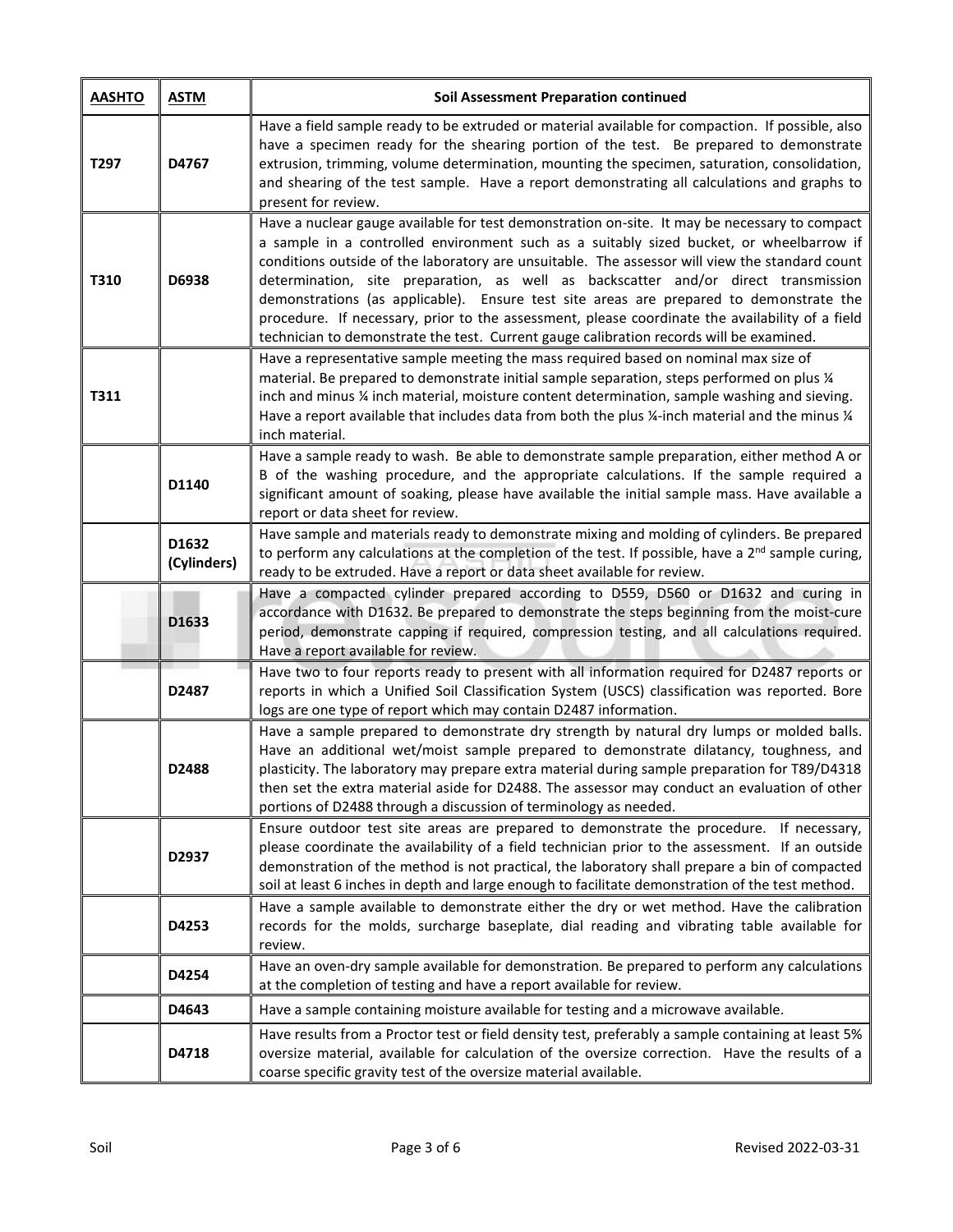| <b>AASHTO</b> | <b>ASTM</b> | <b>Soil Assessment Preparation continued</b>                                                                                                                                                                                                                                                                                                                                                                                                                                                                                                                                                   |
|---------------|-------------|------------------------------------------------------------------------------------------------------------------------------------------------------------------------------------------------------------------------------------------------------------------------------------------------------------------------------------------------------------------------------------------------------------------------------------------------------------------------------------------------------------------------------------------------------------------------------------------------|
|               | D4829       | Have a sample mixed to the appropriate water content and conditioning for 16 hours. Have a<br>data sheet with the required data from the sample preparation recorded. Be prepared to<br>demonstrate compaction and testing procedures after the 16 hours soak period and perform<br>any calculations. Have a completed report available for review.                                                                                                                                                                                                                                            |
|               | D4943       | Have a sample prepared to a 10-blow count per D4318. Be prepared to demonstrate specimen<br>preparation. If possible, have a $2^{nd}$ shrinkage dish with dried material ready to demonstrate the<br>testing procedures. Have the appropriate wax mixture warming prior to test demonstration.<br>Have available the records for the volume determination of the shrinkage dish and wax density.                                                                                                                                                                                               |
|               | D4972       | Have enough dry sample available to demonstrate testing procedures. Have all solutions and<br>buffers prepared prior to the assessment. Be prepared to demonstrate standardization of the<br>pH meter and testing procedures. Have a completed report available for review.                                                                                                                                                                                                                                                                                                                    |
|               | D5084       | Have a field sample ready to be extruded or material available for compaction. If possible, also<br>have a specimen ready for the permeability portion of the test. Be prepared to demonstrate<br>extrusion, trimming, volume determination, mounting the specimen, saturation, consolidation,<br>and permeation of the test sample. Have a report demonstrating all calculations and graphs to<br>present for review.                                                                                                                                                                         |
|               | D6913       | Have enough sample prepared according to the method to perform single set or composite<br>sieving. Be prepared to discuss the process for determining which method of sieving is<br>performed. Be prepared to demonstrate the entire testing procedure. A second sample that has<br>been processed and dried can be prepared prior to the assessment for the sieving<br>demonstration portion. Have available for review the sieves and mechanical shaker verification<br>records and completed report.                                                                                        |
|               | D6951       | Have a sufficient area prepared to demonstrate the test. It may be necessary to prepare a<br>testing area in a controlled environment such as a in suitably sized bucket or other means if<br>conditions outside of the laboratory are unsuitable. If necessary, prior to the assessment, please<br>coordinate the availability of a field technician to demonstrate the test. Have available the data<br>sheet and report for review.                                                                                                                                                         |
|               | D7263       | Have an undisturbed/intact sample ready to trim, or a reconstituted specimen already cured (if<br>applicable) and ready to demonstrate compaction, or a remolded specimen available. If<br>performing method A, have the wax warming. Be prepared to demonstrate final calculations<br>and have a report available for review.                                                                                                                                                                                                                                                                 |
|               | D7698       | Have a sufficient area prepared to demonstrate the test. It may be necessary to prepare a<br>testing area in a controlled environment such as in a suitably sized bucket or other means if<br>conditions outside of the laboratory are unsuitable. If necessary, prior to the assessment, please<br>coordinate the availability of a field technician to demonstrate the test. Be prepared to<br>demonstrate the test in its entirety. Have available for review the calibration or standardization<br>record for the CIMI, data sheets and a report.                                          |
|               | D7928       | Have enough material that has already been initially processed available to demonstrate testing<br>procedures. Be prepared to demonstrate testing procedures from the point of adding sodium<br>hexametaphosphate and water to the sample. Have a report showing all calculations and<br>graphing available for review. Have records available showing that the following have been<br>checked: critical dimensions of the hydrometer, hydrometer volume determination,<br>hydrometer buoyancy, sedimentation cylinder dimensions, temperature-density correction, and<br>meniscus correction. |
|               | G51         | Have a sufficient area prepared to demonstrate the test. It may be necessary to prepare a<br>testing area in a controlled environment such as in a suitably sized bucket or other means if<br>conditions outside of the laboratory are unsuitable. If necessary, prior to the assessment, please<br>coordinate the availability of a field technician to demonstrate the test. Be prepared to<br>demonstrate the test in its entirety. Be prepared to demonstrate the standardization of the<br>meter.                                                                                         |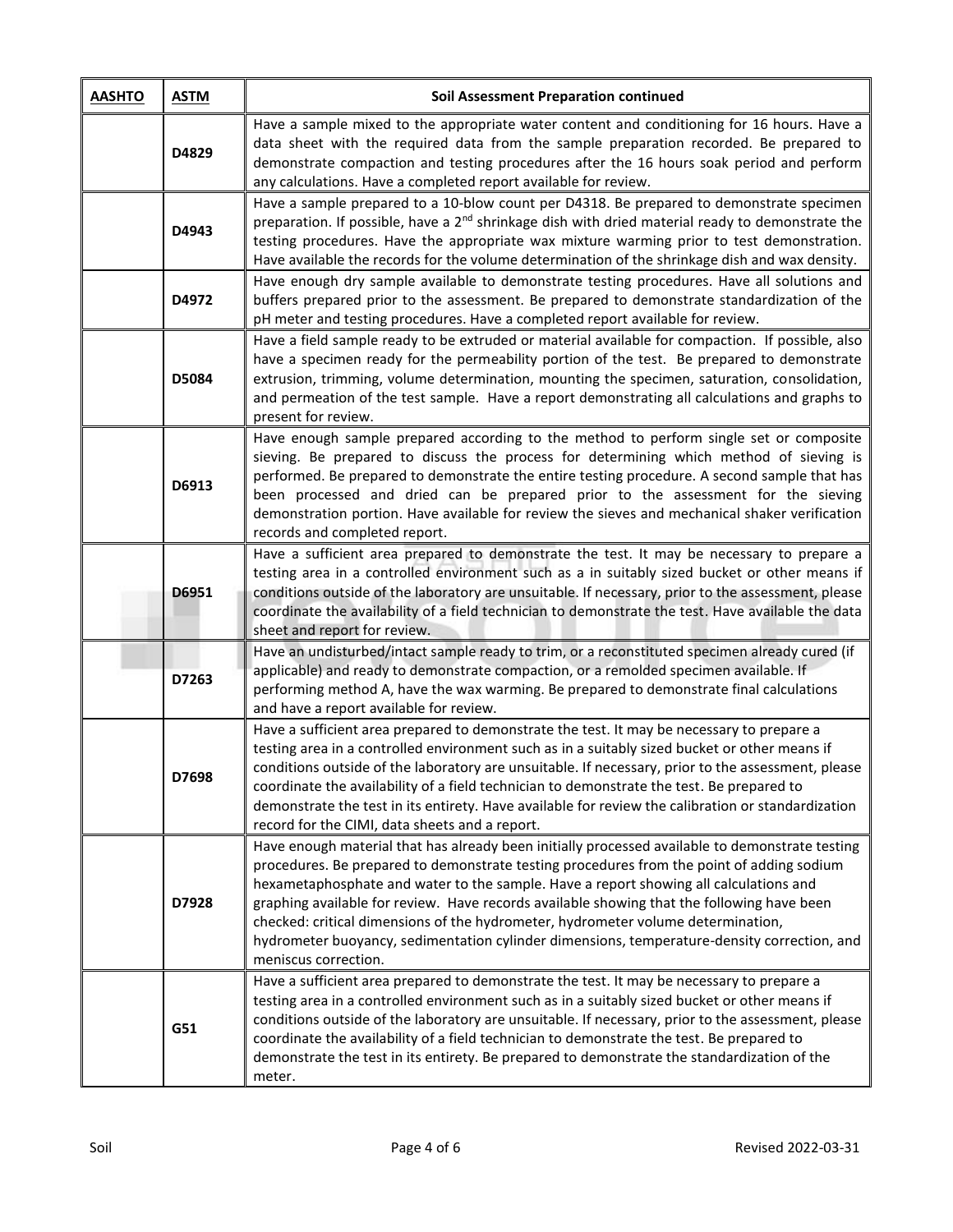| <b>AASHTO</b> | ASTM       | <b>Soil Assessment Preparation continued</b>                                                                                                                                                                                                                                                                                                                                                                                                                                                                                                                                                                                                |
|---------------|------------|---------------------------------------------------------------------------------------------------------------------------------------------------------------------------------------------------------------------------------------------------------------------------------------------------------------------------------------------------------------------------------------------------------------------------------------------------------------------------------------------------------------------------------------------------------------------------------------------------------------------------------------------|
|               | <b>G57</b> | Have a sample prepared to demonstrate the laboratory portion of the test. Have an outdoor<br>test site area prepared to demonstrate the field procedure. It may be necessary to prepare a<br>testing area in a controlled environment such as in a suitably sized bucket or other means if<br>conditions outside of the laboratory are unsuitable. If necessary, prior to the assessment, please<br>coordinate the availability of a field technician to demonstrate the test. Be prepared to<br>demonstrate the test in its entirety. Have available records related to the accuracy of the<br>voltmeter and the soil box (as applicable). |
|               | G187       | Have enough material to fill the soil box appropriately. Be prepared to demonstrate the test in<br>its entirety and perform any calculations at the completion of testing. Have available the<br>records related to the standardization and calibration of the resistance meter and soil box.                                                                                                                                                                                                                                                                                                                                               |

| <b>State</b>         | <b>Soil Assessment Preparation - Other Methods</b>                                                                                                                                                                                                                                                                                                                                                                                                                                                                                                                                                                                                                                                                                                                                                                                                                                                                                                                                                                                                                                                                                                                                                                                                                                                                                                                                                                        |
|----------------------|---------------------------------------------------------------------------------------------------------------------------------------------------------------------------------------------------------------------------------------------------------------------------------------------------------------------------------------------------------------------------------------------------------------------------------------------------------------------------------------------------------------------------------------------------------------------------------------------------------------------------------------------------------------------------------------------------------------------------------------------------------------------------------------------------------------------------------------------------------------------------------------------------------------------------------------------------------------------------------------------------------------------------------------------------------------------------------------------------------------------------------------------------------------------------------------------------------------------------------------------------------------------------------------------------------------------------------------------------------------------------------------------------------------------------|
| <b>FM 1-</b><br>T180 | Have a soil sample ready to demonstrate the procedure. The sample may be pre-mixed to a<br>moisture content near optimum. The compaction of one or more points will be observed. The<br>demonstration can be completed using mechanical or manual equipment with a standard or<br>modified effort. Have a report demonstrating all calculations and graphs to present for review.                                                                                                                                                                                                                                                                                                                                                                                                                                                                                                                                                                                                                                                                                                                                                                                                                                                                                                                                                                                                                                         |
| <b>FM 5-515</b>      | Have a sample prepared and ready to demonstrate the compaction procedure and an additional<br>sample soaking. Be able to demonstrate sample preparation, compaction, obtain moisture<br>contents from the sample, and to complete the penetration testing.<br>Have a report<br>demonstrating all calculations.                                                                                                                                                                                                                                                                                                                                                                                                                                                                                                                                                                                                                                                                                                                                                                                                                                                                                                                                                                                                                                                                                                            |
| <b>FM 5-550</b>      | Have samples that are typically tested available for demonstration. All buffers and materials<br>should be at room temperature prior to testing and samples should be in their proper storage<br>containers. Field soil samples should have some retained moisture. When leachate is tested,<br>please have the original material soaking in a suitable container covered with water. Be<br>prepared to demonstrate the preparation of a soil sample. Be prepared to demonstrate the<br>calibration of the pH meter and testing procedures on applicable samples.                                                                                                                                                                                                                                                                                                                                                                                                                                                                                                                                                                                                                                                                                                                                                                                                                                                         |
| FM 5-551             | Have samples that are typically tested available for demonstration. For soil samples, have a<br>dried sample ready to be screened. When leachate is tested, please have the original material<br>soaking in a suitable container covered with water. All samples and materials should be at room<br>temperature prior to demonstration. Be prepared to demonstrate applicable resistivity portions<br>of the test method according to the materials prepared.                                                                                                                                                                                                                                                                                                                                                                                                                                                                                                                                                                                                                                                                                                                                                                                                                                                                                                                                                             |
| FM 5-552             | Have samples that are typically tested available for demonstration. Have all materials available<br>for demonstration purposes according to the procedure being demonstrated. Please be<br>prepared to demonstrate one of the following:<br>FM5-552: For soil samples, have a dried sample ready to be screened. When leachate is tested,<br>please have the original material soaking in a suitable container covered with water. Be<br>prepared to demonstrate verification of the Hach Model 8-P meter for low range and Hach<br>Model CD-51 for high range (if applicable). Be prepared to demonstrate soil sample processing.<br>Be prepared to demonstrate the test in its entirety.<br><b>SMEWW Section 4110B:</b> Have the ion chromatograph at equilibrium and all working solutions<br>prepared prior to demonstration. Be prepared to demonstrate calibration of the instrument. Be<br>prepared to analyze a typical sample. If a soil sample is being analyzed, be prepared to<br>demonstrate the soil preparation. Please be able to access or print a copy of the calibration and<br>data report for review.<br><b>SMEWW Section 4500CL B (for water samples only):</b> Have a water sample and all reagents<br>available for titration demonstration. Be prepared to demonstrate titrating a reagent blank and<br>a sample, and preparing the sample for testing if any interferences exist in the sample. |